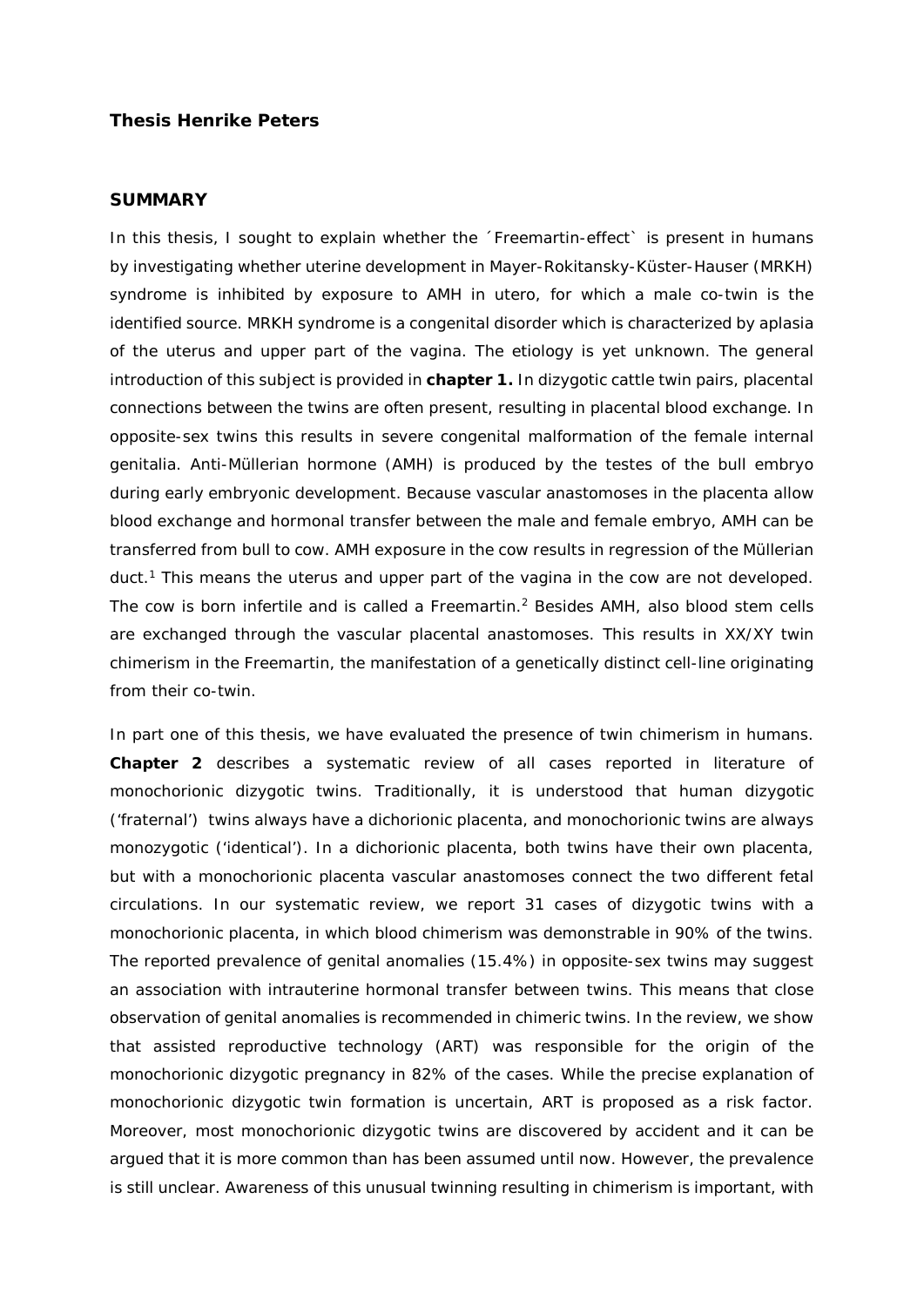subsequently correct medical strategy in prenatal testing, pregnancy measures, and parental counseling. Similarly, the resulting (blood) chimerism is essential to consider in pre- and postnatal testing.

A limited amount of chimeric cells is referred to as microchimerism, which can have various sources. It can occur for example through bidirectional maternal-fetal exchange. The presence of some male cells in a female circulation is called male microchimerism, which is well documented in women following pregnancy with a male fetus. Some other sources for microchimeric cells are hypothesized to be having a twin or an older brother, sexual intercourse or unrecognized pregnancies. In **chapter 3**, we assessed male microchimerism in female twins from same- and opposite-sex twin pairs, their singleton sisters and their mothers. We set out to test if a male co-twin is a major source for male microchimeric cells and compared females from oppose-sex twin pairs to others in twin family pedigrees. With this study we also could explore various mechanisms for microchimerism exposure (e.g. having sons, older brothers and genetics). The participants for this study came from the Netherlands Twin Register (NTR) Biobank. The study included 446 adult women with a median age of 34 years: 62 females with a twin brother, 80 females of monozygotic twin pairs, 68 females of dizygotic female twin pairs, 130 singleton sisters and 106 mothers. From all subjects, blood derived DNA samples were tested for the presence of male microchimerism by a highly sensitive Y-chromosome-specific real-time quantitative PCR, with use of DYS14 marker.

We found a high prevalence of microchimerism with 26.9% of participants having detectable male microchimerism in their peripheral blood samples. Of the dizygotic females with a co-twin brother, 27.4% tested positive for male microchimerism, compared to 23.5% of dizygotic females with a twin sister ( $P = 0.61$ ). The prevalence was highest in the mothers of twins (38.7%). Age had a positive relationship with the presence of male microchimerism. Overall, there was a tendency that prevalence of male microchimerism is greater in women with an older brother (31.4%), compared to those without (24.0%), P = 0.09. Women with or without male offspring had a similar prevalence of male microchimerism (26.0% and 28.0%, respectively;  $P = 0.63$ ). Despite the presence of a male co-twin in utero, females with a twin brother have a similar prevalence of male microchimerism compared to females with a female twin sister or to their singleton sisters, implying that the presence of a male co-twin does not increase risk of male microchimerism.

In the second part of this thesis, I evaluated MRKH syndrome as a possible consequence of intrauterine AMH transfer between opposite-sex twins. We hypothesized that intrauterine blood exchange with a (vanished) male co-twin, and subsequent AMH exposure, influenced regression of the Müllerian duct in MRKH syndrome. In **chapter 4,**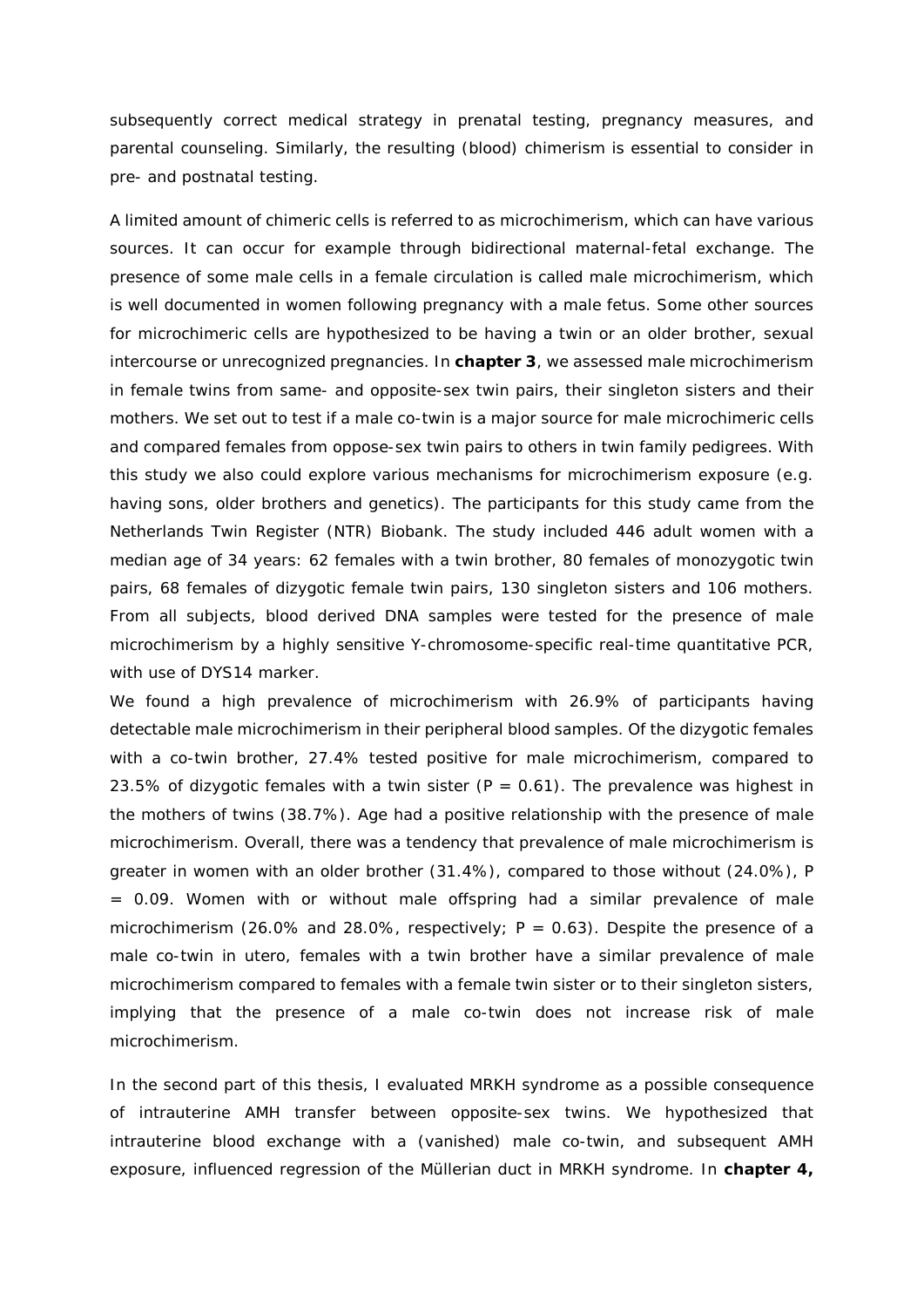we described the results of an observational case-control study to compare the presence of male microchimerism in women with MRKH syndrome and control women, as evidence of fetal exposure to male blood. The MRKH women were enrolled through recruitment via the Dutch patients' association of women with MRKH. The control group comprised women who volunteered to participate in an earlier study at our hospital and reported never having been pregnant. In all study subjects, peripheral blood samples were obtained by venipuncture, and genomic DNA was extracted. Male microchimerism was detected by Ychromosome- specific real-time quantitative PCR, with use of DYS14 marker.

The study included 194 women: 95 women with MRKH syndrome, with a mean age of 41 years, and 99 control women, with a mean age of 30 years. The prevalence of male microchimerism was significantly higher in the control group than in the MRKH group  $(17.2\%$  versus 5.3%, P = 0.009). There were no differences between women with or without microchimerism in occurrence of alternative sources of XY cells, such as older brothers, previous blood transfusion or history of sexual intercourse. Predominant absence of male microchimerism in adult women with MRKH syndrome does not support our hypothesis that intrauterine blood exchange with a (vanished) male co-twin is the pathophysiological mechanism. The significant difference in our study, in favor of the control group, may suggest that a substantial proportion of the microchimerism could be explained by other sources, such as unrecognized pregnancies or the harboring of microchimeric cells after sexual intercourse.

In **chapter 5** we hypothesized that testes-secreted hormones may have been present in early embryonic development in MRKH syndrome. We investigated two anthropometric biomarkers for prenatal androgen exposure. The measurement of the anogenital distance (AGD) can be used as biomarker for intrauterine androgenic influence. The reports of a longer AGD in women with polycystic ovary syndrome (PCOS) have contributed to the idea that PCOS has an intrauterine origin and is influenced by prenatal exposure to androgens.3,4 In women with severe endometriosis the opposite has been hypothesized, the presence of a shorter AGD possibly reflects prenatal estrogenic influence.<sup>5</sup> Also the ratio between the 2nd and 4th digit (2D:4D ratio) is considered a potential indicator of androgen exposure during fetal development.<sup>6-8</sup>

We performed an observational case-control study in which a total of 172 women were recruited: 43 women with MKRH syndrome, 43 women with PCOS, 43 women with endometriosis and 43 control women. Anogenital distance was measured from the anus to the anterior clitoral surface (AGDac) and from the anus to the posterior fourchette (AGDaf). For the digit ratio, we used a direct, as well as a computer-assisted graphical measurement to measure the length of the 2nd and 4th digit. By comparing measures of the AGD and 2D:4D ratio to control women, and to women with PCOS and endometriosis, we could verify our measurement method and determine whether there is evidence for prenatal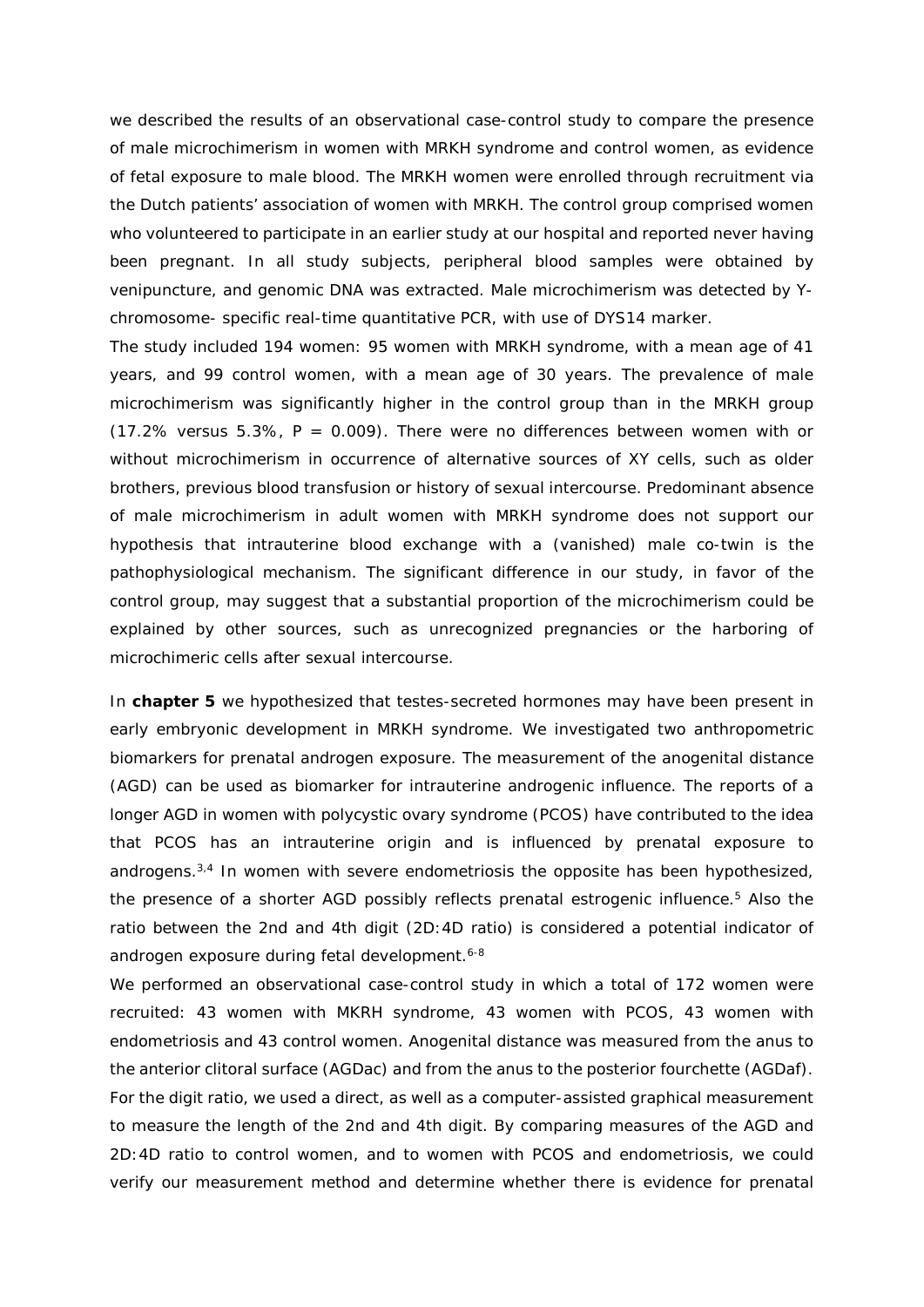## exposure to hormones in MRKH syndrome.

In women with MRKH syndrome, the AGDaf was significantly longer compared to the other three groups. The other biomarkers showed no association with the presence of MRKH syndrome. This reveals some evidence for prenatal androgen exposure in MRKH syndrome. After adjustment for BMI and age, AGDac was the shortest in endometriosis and the longest in PCOS. This is consistent with the concept of AGD measurement and follows existing literature on this subject, suggesting a prenatal androgenic environment in PCOS and an estrogenic prenatal environment in endometriosis. For the 2D:4D ratio no associations were found.

In the third part of this thesis, I describe therapeutic possibilities for having children in women with the MRKH syndrome. **Chapter 6** reports on the gestational surrogacy program in the VU University Medical Center over a 10-year period. Various medical conditions can indicate the need for a gestational carrier, such as (i) congenital (MRKH) or acquired (posthysterectomy) absence of the uterus, (ii) a serious medical condition that contra-indicates for a pregnancy or (iii) a non-functioning uterus. Due to the regulations in the Netherlands, the intended parents are themselves responsible to find a suitable gestational carrier (e.g. sister or friend). It requires the presence of functional ovaries in the intended mother; oocytes are retrieved after ovarian stimulation. The oocytes are then fertilized *in vitro* (IVF) with semen of the father. The resulting embryo is transferred into the uterus of the gestational carrier. Gestational surrogacy treatment is controversial and not allowed by law in a number of countries in Europe. Since 2006 the VU University Medical Centre in Amsterdam has been the only hospital in the Netherlands performing IVF treatment in gestational surrogacy. From 2006 to 2016, 93 IVF cycles were initiated in 60 intended mothers, with subsequent 184 single embryo transfers in 63 gestational carriers. This resulted in 34 live births. At least one live birth was achieved for 55.0% of intended couples. Pregnancy was complicated in 20.6% by a hypertensive disorder. None of the pregnancies was complicated by preterm birth. Labor was induced in 52.9% and the Caesarean section rate was 8.8%. Post-partum hemorrhage (>500 ml) occurred in 23.5%. Using an extensive intake procedure in our center, including medical and psychological counselling and testing, this study shows an effective non-commercial gestational surrogacy program. However, the observed risk for adverse obstetric outcomes in gestational carriers, who had previous non-complicated pregnancies and deliveries, requires extensive counselling during the intake procedure and careful perinatal monitoring.

Another therapeutic possibility, uterus transplantation (UTx), is currently being investigated worldwide in several studies. This procedure involves that a uterus from a brain-dead donor or a live-donor (for example a family member of friend) is surgically